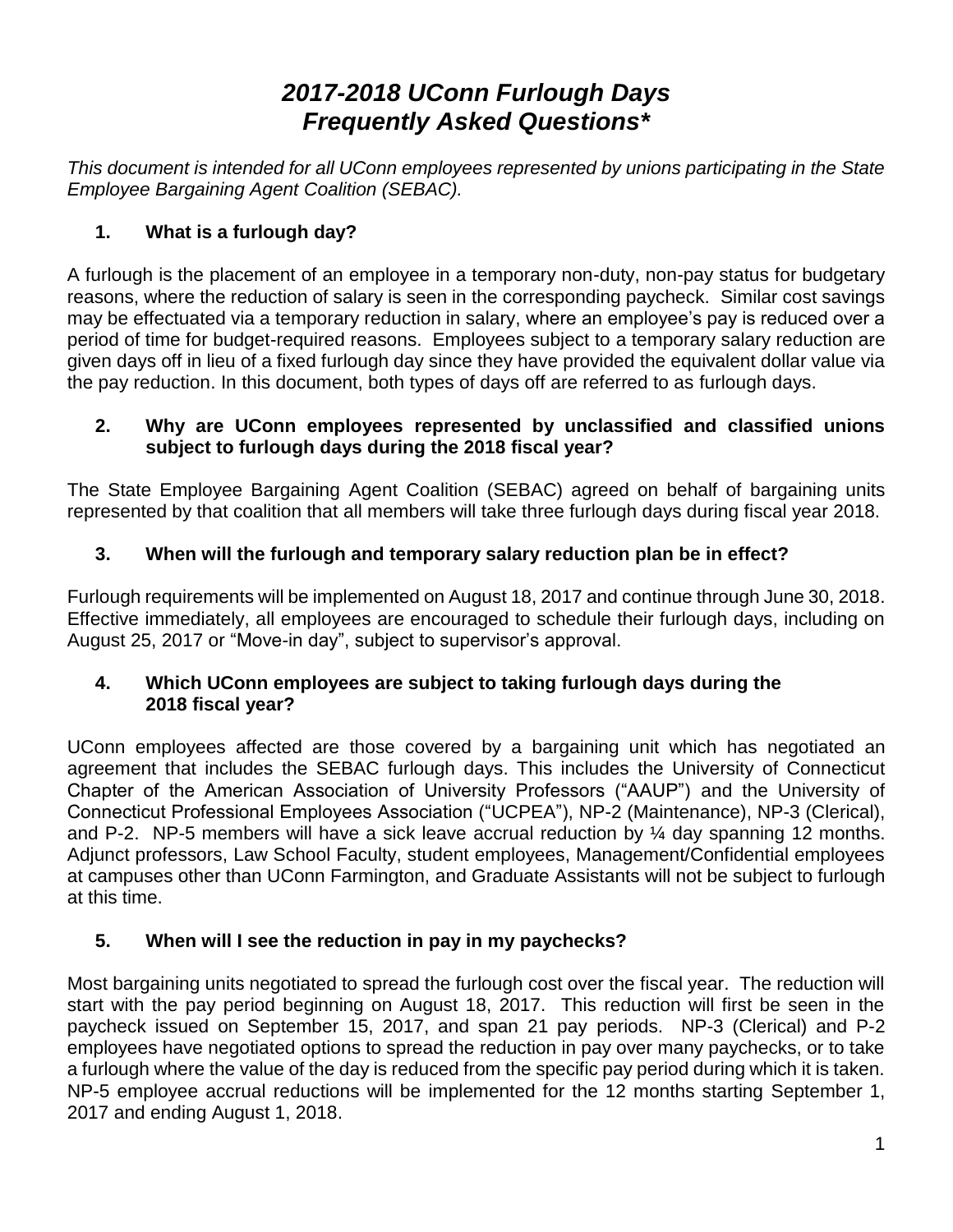# **6. How many furlough days will I need to take?**

Full time employees subject to furlough will take three (3) furlough days during the 2018 fiscal year.

#### **7. May an employee take off furlough days in equivalent hour increments, or must it be the full day?**

Employees should take furlough days in increments of full days, with the exception of UCPEA employees, who may take hourly increments.

## **8. What days will I need to take off?**

Employees are urged to consult their collective bargaining agreements, as the implementation of furlough day scheduling varies widely by contract. Generally, furlough days are scheduled in accordance with the below charts.

### **Unclassified (Storrs and Regionals with Exception of UConn Farmington)**

#### **AAUP (Storrs/Regionals) and UCPEA**

Members may schedule three furlough days subject to the approval of the supervisor in accordance with University business needs and staffing requirements. UCPEA members are permitted to schedule in hourly increments.

#### **Classified**

| NP5 (Police and        | <b>NP3 (Clerical)</b>                                   | NP <sub>2</sub>                                 | P <sub>2</sub>        |
|------------------------|---------------------------------------------------------|-------------------------------------------------|-----------------------|
| Fire)                  |                                                         | (Maintenance)                                   |                       |
| Members will have      | Members<br>may                                          | Members<br>may                                  | Members shall take    |
| one quarter $(1/4)$ of | schedule<br>three                                       | schedule<br>three                               | 3 furlough days on    |
| a sick day reduced $ $ | furlough days, with                                     | furlough days, with                             | 11/24/17, 12/26/17    |
| month<br>for<br>per    | the following as                                        | the following<br>as                             | $5/25/18$ ,<br>and    |
| twelve months.         | preferred<br>days:                                      | preferred<br>days:                              | subject to University |
|                        | $9/5/17$ , $11/24/17$ ,                                 | $9/1/17$ , $11/24/17$ ,                         | business/operating    |
|                        |                                                         | $12/26/17$ , $3/9/18$ , $12/22/17$ , $1/2/18$ , | needs.                |
|                        |                                                         | 4/2/18, 5/11/18 and $\vert$ 4/2/18, and 5/25/18 |                       |
|                        | $6/15/18$ (subject to $\sqrt{\frac{1}{10}}$ (subject to | the                                             |                       |
|                        | the approval of the                                     | approval of<br>the                              |                       |
|                        | supervisor<br>in                                        | supervisor<br>in                                |                       |
|                        | with<br>accordance                                      | accordance<br>with                              |                       |
|                        | University business                                     | University business                             |                       |
|                        | needs and staffing                                      | needs and staffing                              |                       |
|                        | requirements.)                                          | requirements.)                                  |                       |
|                        |                                                         |                                                 |                       |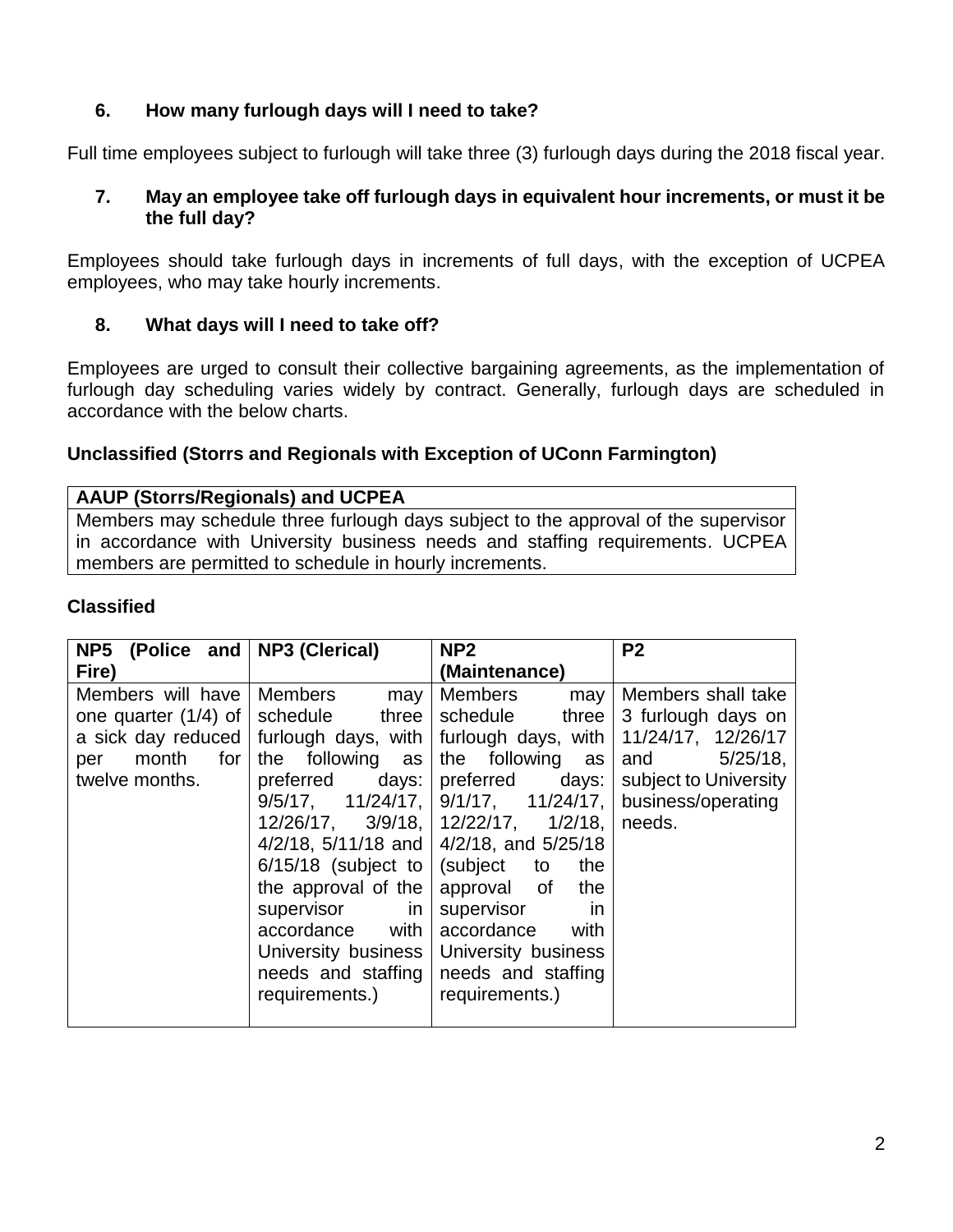# **9. Will affected part-time employees be subject to furloughs?**

Yes, part-time employees are subject to furloughs on a pro-rated basis. Again, furloughs only apply to part-time employees covered by a bargaining unit agreement that includes the SEBAC furlough day language.

# **10. Are durational and temporary employees subject to furlough?**

Yes, temporary and durational employees who are represented by a bargaining unit will be subject to furlough days. This does not include special payroll employees who are not members of a bargaining unit.

# **11. Are new employees subject to furloughs?**

Most employees hired into an affected bargaining unit prior to June 18, 2018 are subject to furlough. Classified employees will be subject to all three days no matter the date of hire, if it is within the 2018 fiscal year. AAUP and UCPEA employees will have the furlough days and temporary salary reduction prorated depending on hire date. Employees are encouraged to contact the UConn Office of Faculty and Staff Labor Relations (OFSLR) to discuss any specific circumstances involving new employees.

## **12. What happens if I plan to leave state service during the 2018 fiscal year (July 1, 2017 – June 30, 2018)?**

UCPEA and AAUP employees who plan to leave the University may take furlough time pro-rated according to the amount of salary that will have been deducted as of the date of departure.

Classified employees who are employed during the 2018 fiscal year must fulfill the furlough days as follows: employees who separate on or before November 1, 2017 are obligated to pay for and serve one (1) furlough day; employees who separate on or before April 1, 2018 are obligated to pay for and serve two (2) furlough days; and employees who separate after April 1, 2018 are obligated to pay for and serve three (3) furlough days. If the required reduction in pay has not been withheld in full prior to separation, the balance will be deducted from the last paycheck.

# **13. How much will be deducted from my paycheck, or what is the value of a day?**

Please contact Payroll at 860-486-2423 for specific questions about calculations.

### **14. What salary will be used in calculating the value of a day if an employee is receiving a temporary salary increase (TSI) or increase for Temporary Service in a Higher Class (TSHC)?**

An employee's base salary will be used to calculate the value of a day.

# **15. How do I code a furlough day in CoreCT?**

The time reporting code for a furlough day is "LFRL".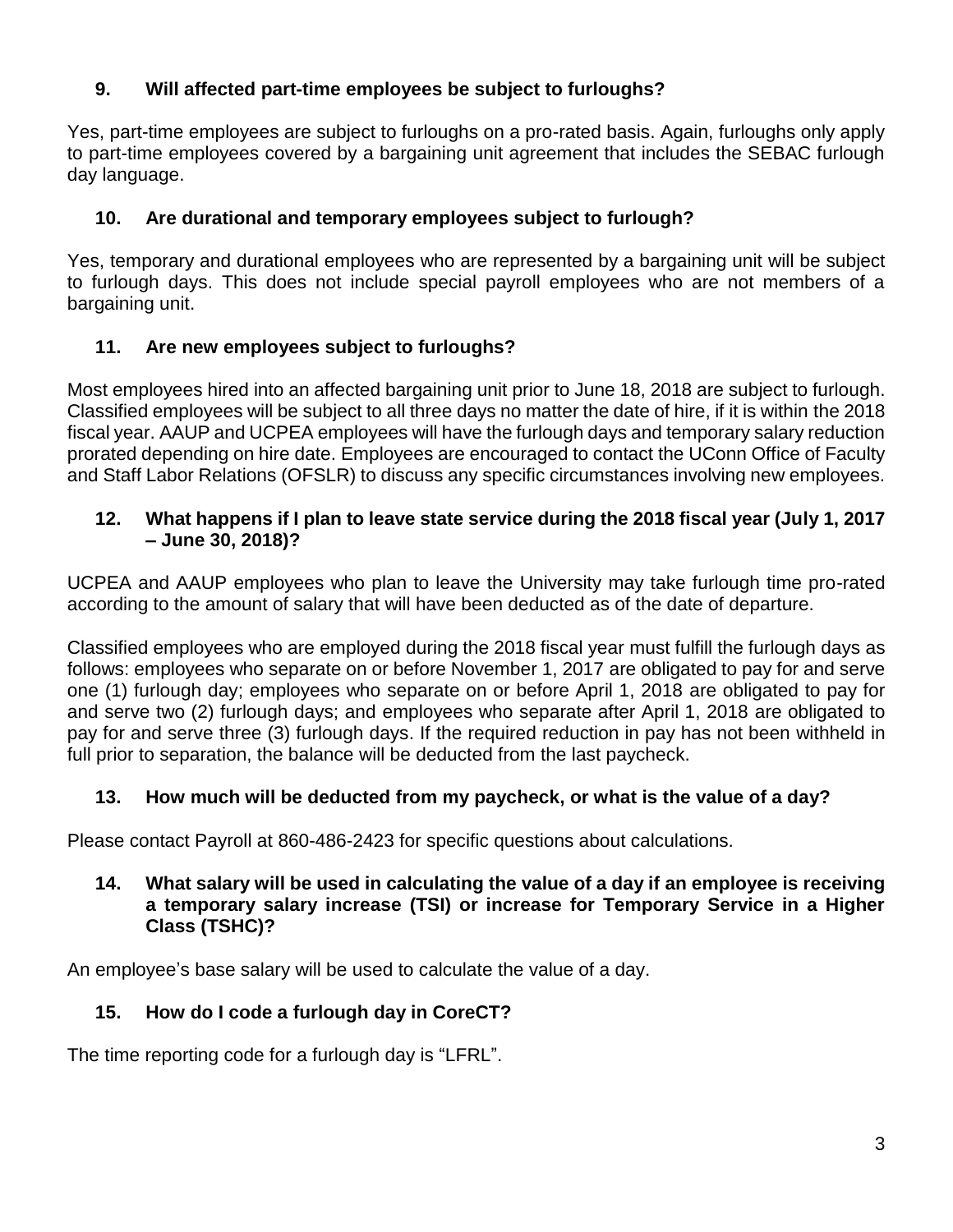## **16. Who is responsible for ensuring employees complete the contractually appropriate furloughs?**

Consistent with the applicable labor agreements, an employee will be responsible for requesting, in writing, and receiving approval to schedule the furlough days off. Supervisors are responsible for monitoring staff to ensure the appropriate furlough days are taken off.

# **17. How will furloughs affect employees who telecommute or have home duty stations?**

Regardless of work location, affected employees are subject to furloughs.

## **18. Are employee leave accruals affected by furloughs or salary reductions?**

No, accruals are not affected except for NP-5 as negotiated in the applicable collective bargaining agreement.

### **19. Are employees on leave (FMLA, parental, etc.) subject to furloughs and salary reductions?**

Employees on paid leave will be subject to salary reduction for those pay periods in which they are paid. Employees on unpaid leave will not be subject to furloughs and salary reductions for those unpaid periods. Employees are encouraged to contact the UConn Office of Faculty and Staff Labor Relations to discuss any specific circumstances.

#### **20. If an employee works in a grant-funded position, is the employee subject to the furlough days?**

Yes, the requirement of furlough days is not affected by funding sources.

### **21. What alternatives does an employee have if the employee is asked to work on a furlough day listed as "preferred" in their collective bargaining agreement?**

The employee will have the furlough day rescheduled for a later date within the requisite period. If the employee is required to work part of the furlough day, then the remaining portion may be rescheduled accordingly.

### **22. Can an employee substitute accrued leave e.g. PL, vacation or compensatory time for a furlough day?**

No, substitution cannot be accommodated.

## **23. Can Managers or Supervisors schedule employees for overtime to make up for the loss of pay of a furlough day?**

No. Overtime authorization should be restricted and scrutinized during this period.

## **24. Can an employee volunteer to work on a furlough day and not get paid for it?**

No.